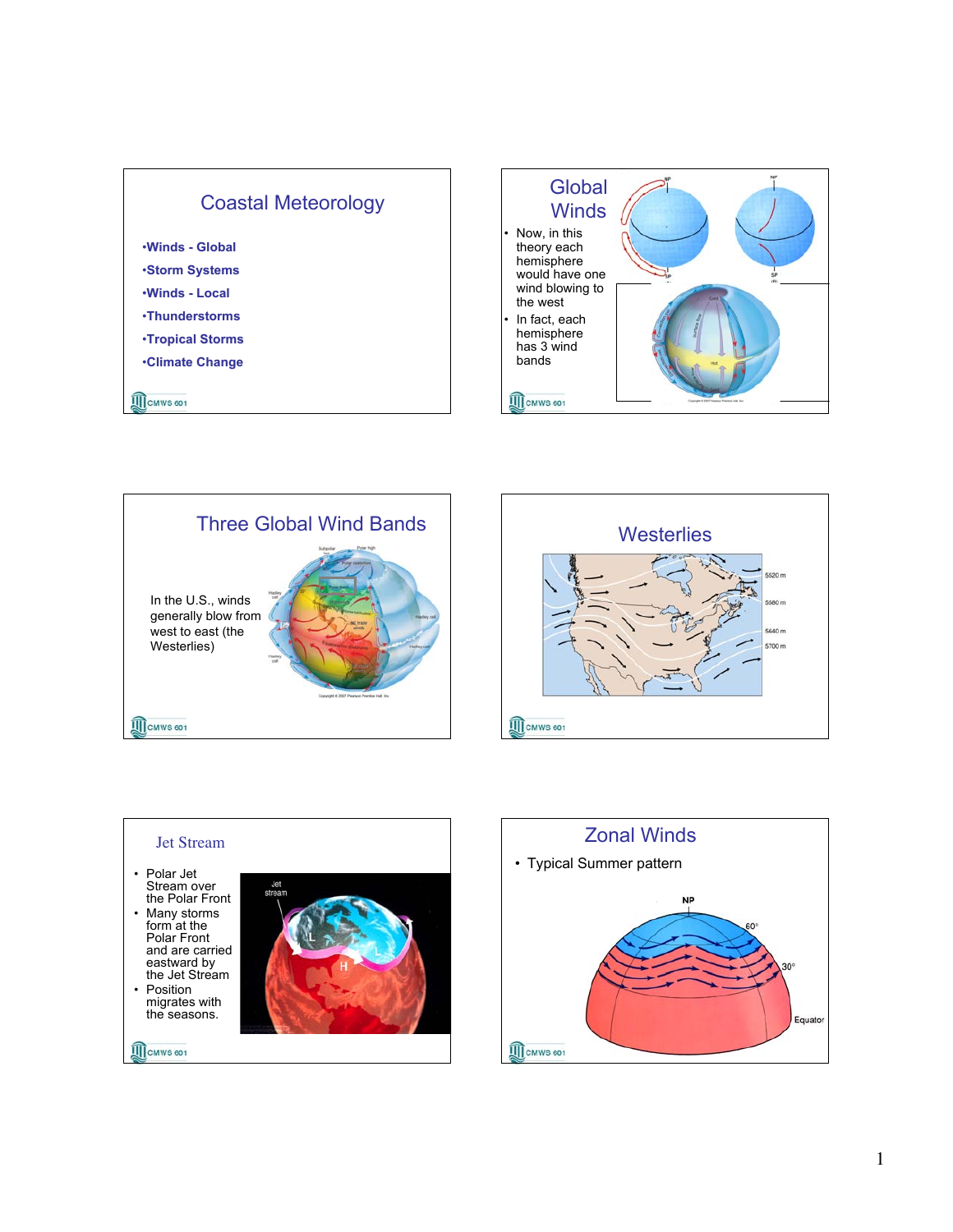









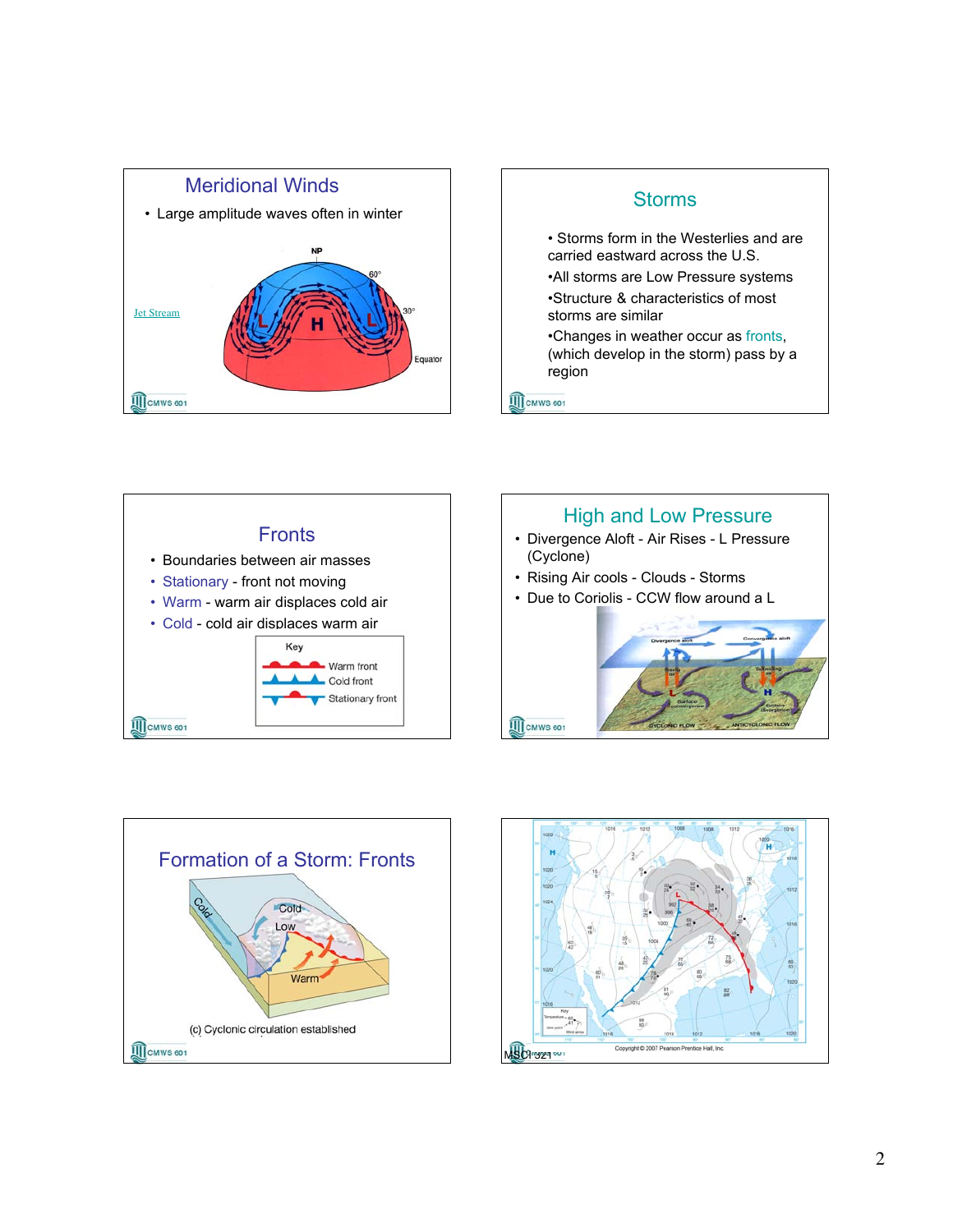









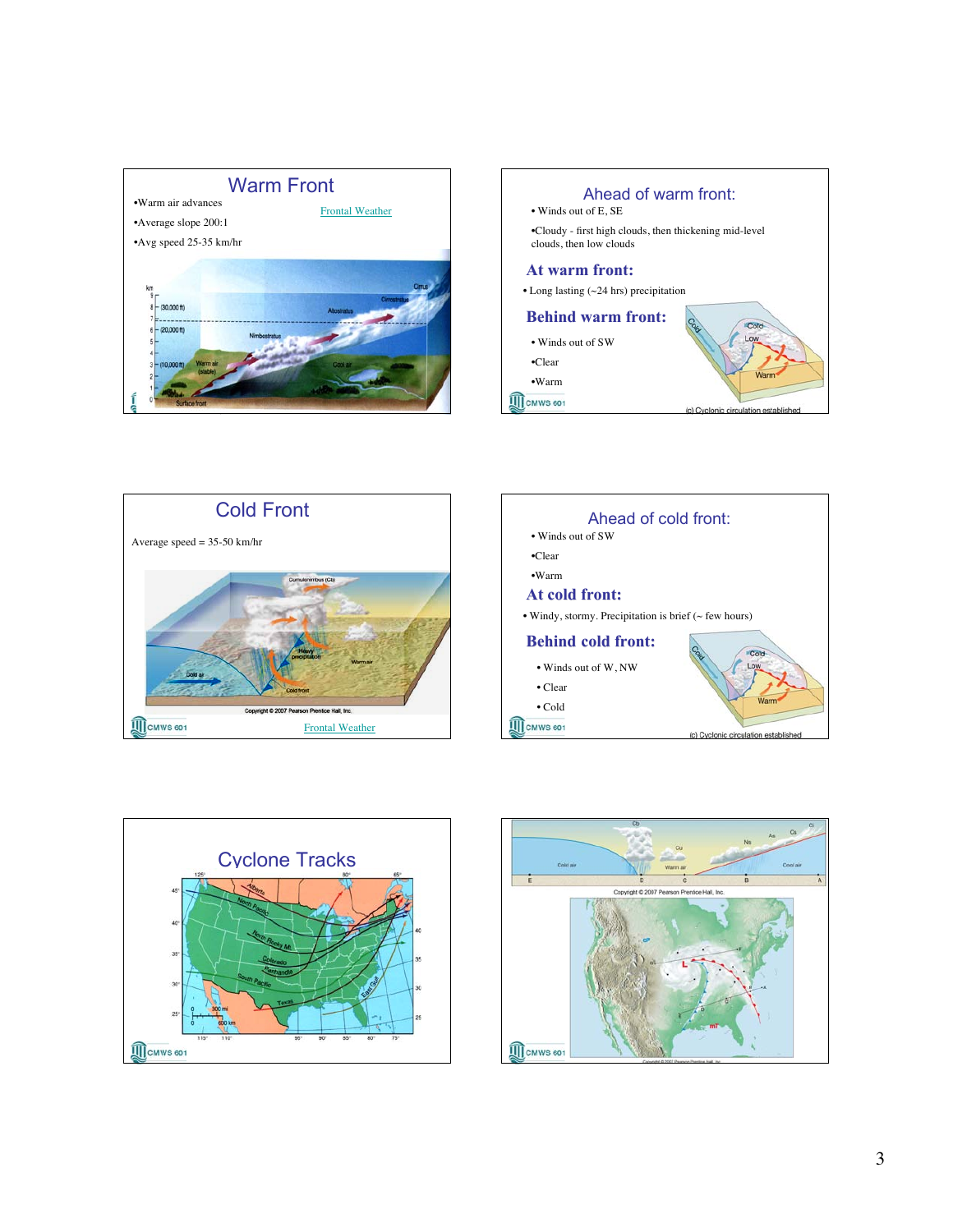







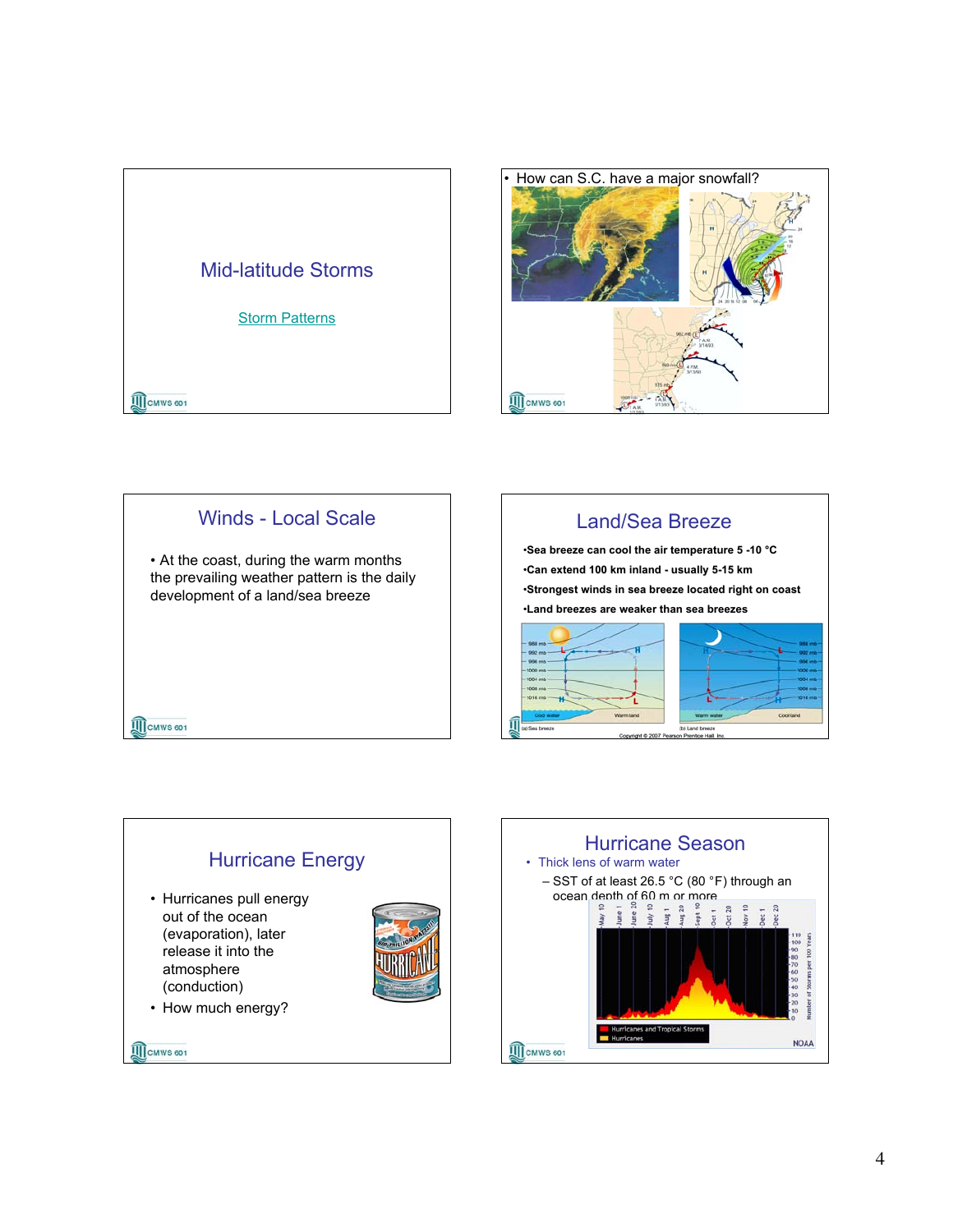| speed    | Classified by sustained wind        |                     |             |                         |           |           |
|----------|-------------------------------------|---------------------|-------------|-------------------------|-----------|-----------|
|          | Table 12-2 The Saffir-Simpson Scale |                     |             |                         |           |           |
| Category | Pressure<br>mb                      | Wind Speed<br>km/hr | mph         | <b>Storm Surge</b><br>m | ft        | Damage    |
|          | $\geq$ 980                          | 119-154             | $74 - 95$   | $1 - 2$                 | $4 - 5$   | Minimal   |
|          | 965-979                             | $155 - 178$         | $96 - 110$  | $2 - 3$                 | $6 - 8$   | Moderate  |
| 3        | 945-964                             | 179-210             | $111 - 130$ | $3 - 4$                 | $9 - 12$  | Extensive |
|          | 920-944                             | 211-250             | $131 - 155$ | $4 - 6$                 | $13 - 18$ | Extreme   |